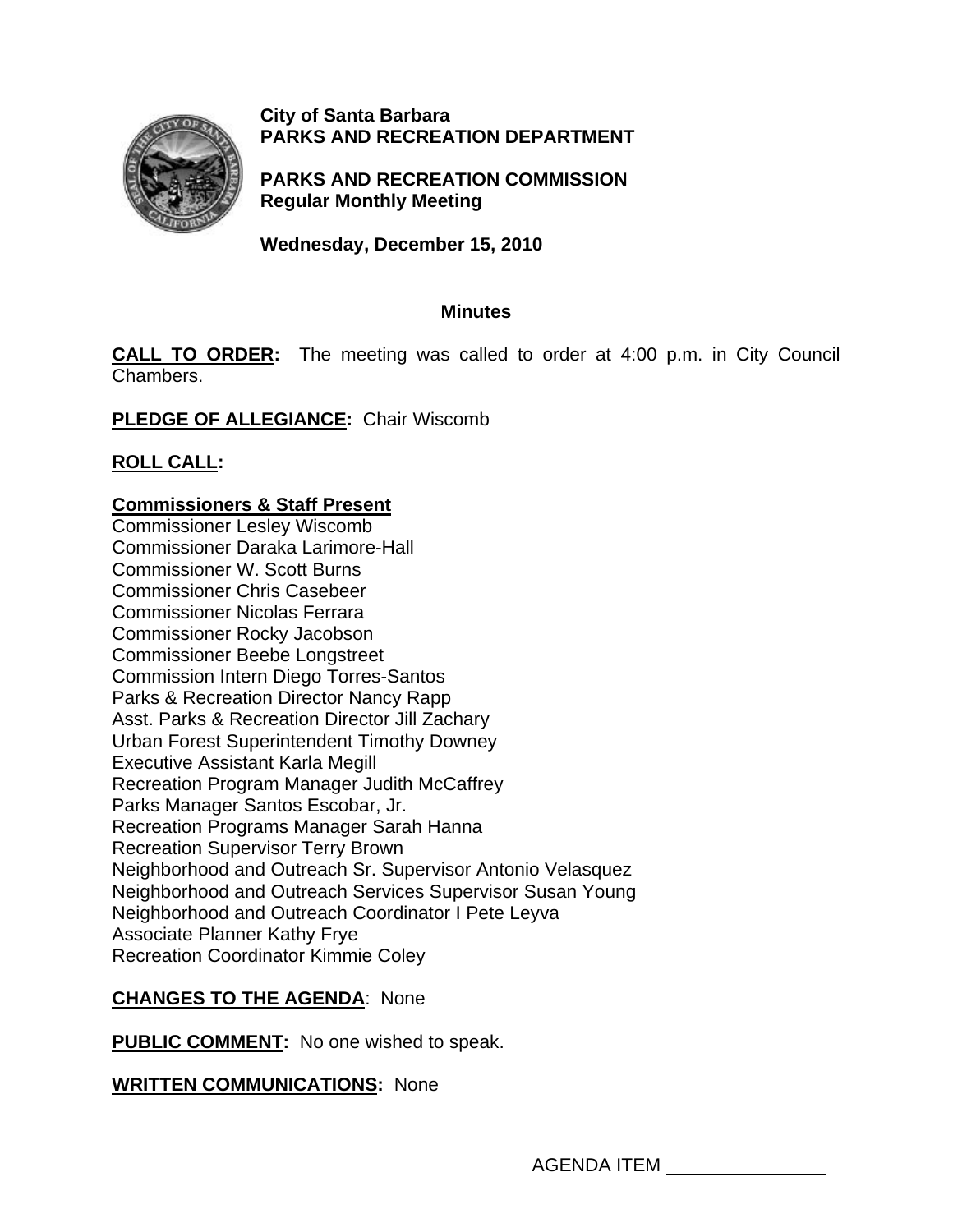# **COMMUNITY SERVICE RECOGNITION:**

1. Recognition of Community Volunteers Supporting Neighborhood and Outreach Services Programs - For Action

Document(s):

- Staff Report

Speaker(s):

- Staff: Nancy L. Rapp, Parks and Recreation Director; Susan Young, Neighborhood and Outreach Services Supervisor; Pete Leyva, Neighborhood and Outreach Services Coordinator; Chloe Hunt, Santa Barbara Youth Council
- Members of the Public: Susana Madueno Gonzalez, Janice Rorick, Melissa Wilkins, and Officer Carl W. Kamin

Recommendation: That the Commission:

- A.Recognize Susana Susana Madrueno Gonzalez for volunteering for projects in the Lower Westside neighborhood; and
- B. Recognize Tara Haaland-Ford, Jorge Fulco, Christy Haynes, Officer Carl Kamin, Janice Rorick, and Melissa Wilkins, for volunteering and supporting Parks and Recreation youth and teen programming.

The Commission recognized these individuals and presented them with certificates of appreciation for their efforts.

#### **COMMISSIONER COMMITTEE ASSIGNMENT REPORTS:**

Commissioner Jacobson reported on the activities of the Youth Council.

Commissioner Longstreet encouraged the community to respond to the Parks and Recreation Community (PARC) Foundation's annual appeal for funding.

Commissioner Burns reported on the activities of the Front Council Trail Multi-Jurisdictional Task Force.

Commissioner Ferrara reported on the Integrated Pest Management Advisory Committee.

Chair Wiscomb reported on the activities of the Street Tree Advisory Committee.

#### **COMMISSION AND STAFF COMMUNICATIONS:**

Ms. Rapp reminded the Commission that City employees would be on furlough December 20 through December 31st. She said some facilities will be open to serve the public.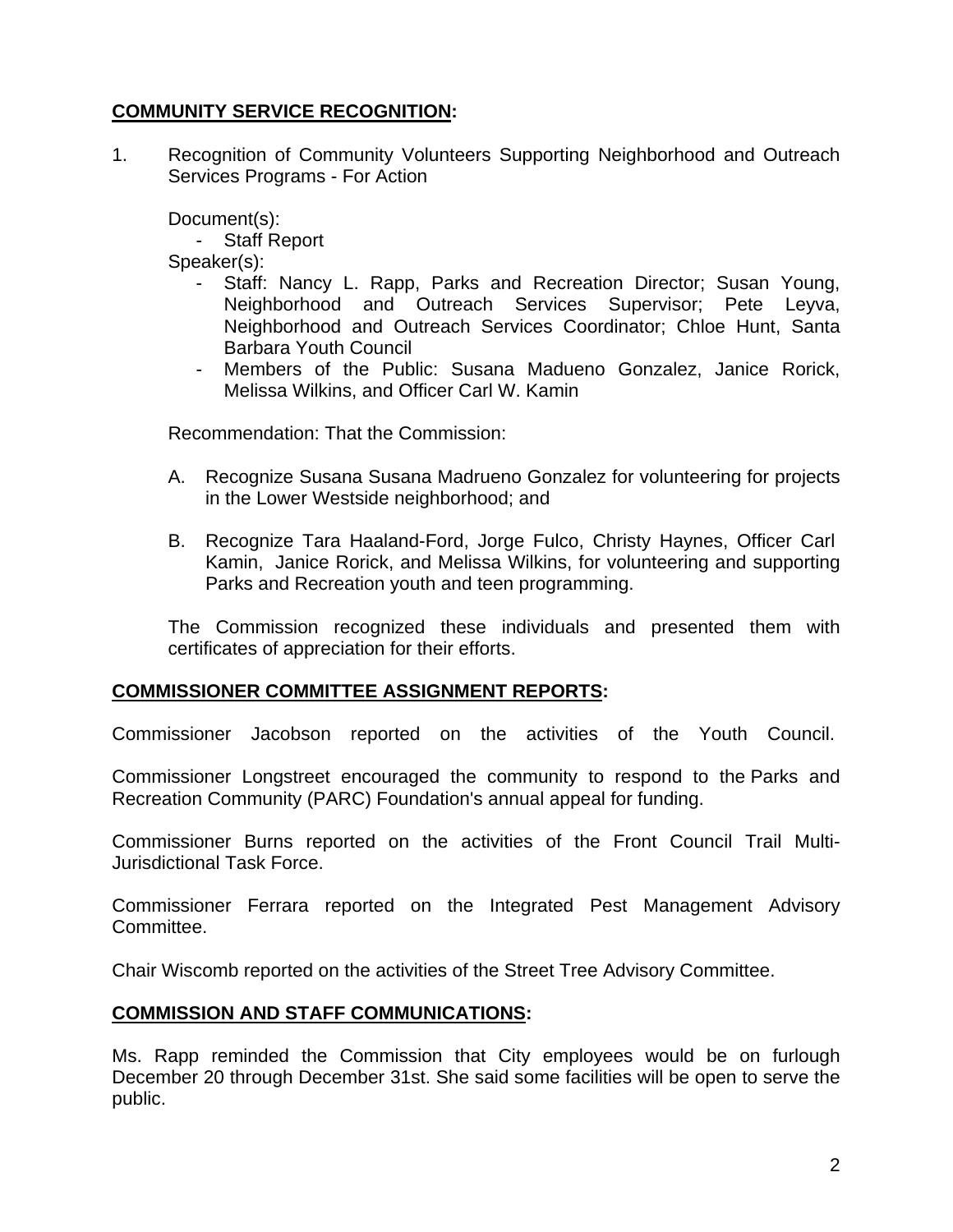# **YOUTH COUNCIL REPORT:**

The Commission recognized Intern Diego Torres-Santos for his service on the Commission and presented him with a certificate of appreciation.

Intern Torres-Santos provided the Youth Council report. He introduced the 2011 Youth Council Chair, Pepe Gil. Pepe Gil addressed the Commission and introduced the Youth Council members who were present at the meeting.

## **CONSENT CALENDAR:**

2. Summary of Council Actions - For Information

Ms. Rapp briefed that City Council approved the long-term lease agreement with Elings Park to take over the maintenance and operation of the Las Positas Tennis Facility.

- 3. Approval of Minutes For Action
	- A. Recommendation: That the Commission waive the reading and approve the minutes of the regular meeting of November 17, 2010.

**Commissioner Beebe Longstreet moved, seconded by Commissioner Chris Casebeer, and passed 6/0 to waive the reading and approve the minutes of the regular meeting of November 17, 2010.**

#### **Commissioner Larimore-Hall Abstained.**

#### **STREET TREE ADVISORY COMMITTEE ITEMS**

4.Street Tree Advisory Committee Recommendations - For Action

Recommendation: That the Commission:

Document(s):

- Staff Report
- Staff PowerPoint

Speaker(s):

- Staff: Tim Downey, Urban Forest Superintendent
- A. Conditionally approve the following Street Tree removal request.
	- 1. 300 block of W. Ortega St. (2) Eucalyptus ficifolia, Red Flowering Gum, (1) Quercus agrifolia, Coast Live Oak - Lisa Arroyo, Public Works Engineering

**Commissioner Beebe Longstreet moved, seconded by Commissioner Nicolas Ferrara, and passed 7/0 to Concur with the**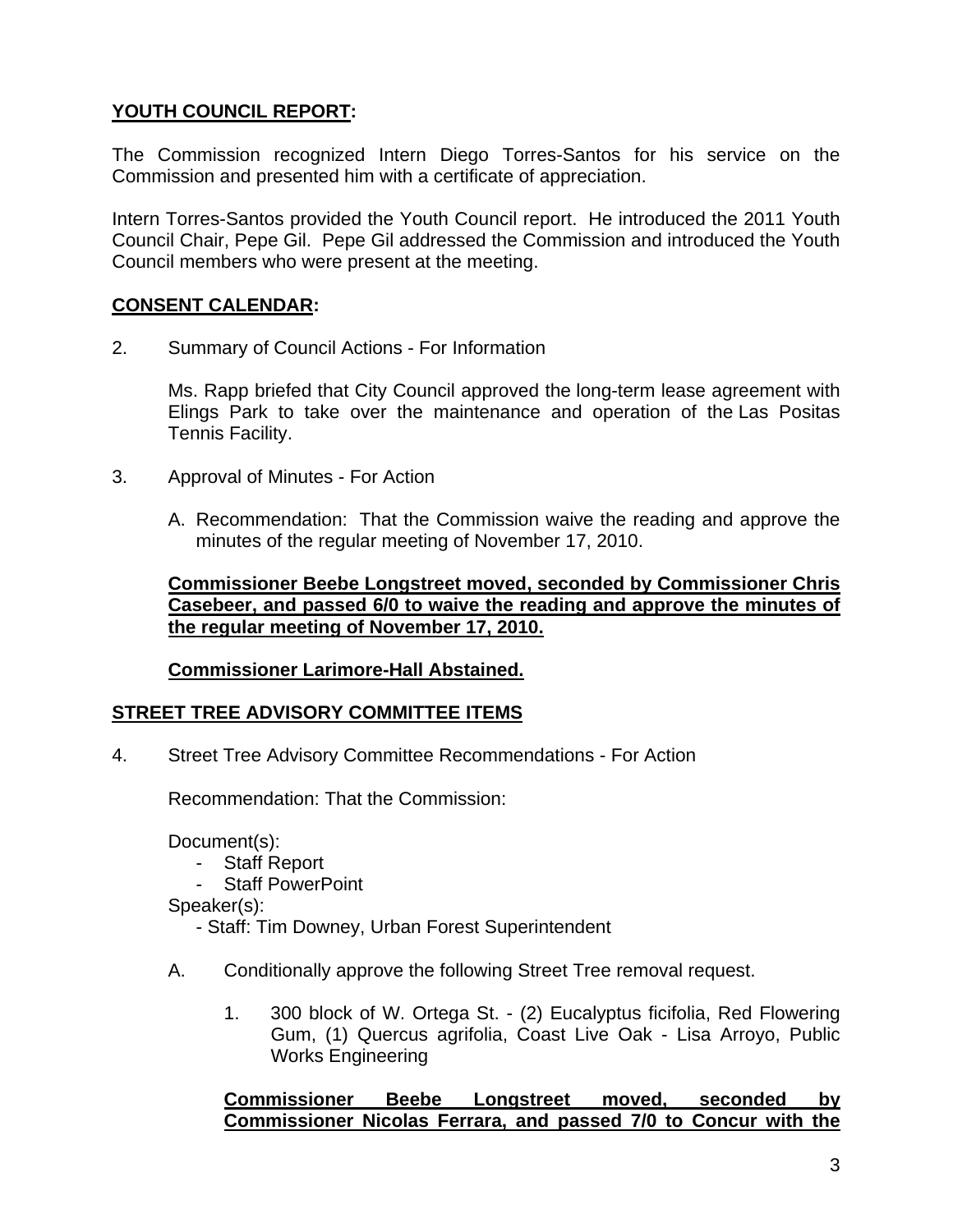#### **Street Tree Advisory Committee and approve the removal of the trees at 300 block of W. Ortega Street.**

B. Approve the following Street Tree removal request. 1. 1637 Loma St. - Pinus halepensis, Aleppo Pine - Arbor Services

**Commissioner Beebe Longstreet moved, seconded by Commissioner Daraka Larimore-Hall, and passed 7/0 to concur with the Street Tree Advisory Committee and approve the removal of the tree at 1637 Loma Street.** 

- C.Deny the following Setback Tree removal request.
	- 1. 1704 Mission Ridge Rd. Phoenix canariensis, Canary Island Date Palm - Michael Cooper

**Commissioner Beebe Longstreet moved, seconded by Commissioner Nicolas Ferrara, and passed 7/0 to concur with the Street Tree Advisory Committee and deny the removal of the tree at 1704 Mission Ridge Road.** 

- D. Approve the requests to designate the following species to the Street Tree Master Plan
	- 1. Loma St. (all) add an alternate species

**Commissioner Chris Casebeer moved, seconded by Commissioner Rocky Jacobson, and passed 7/0 to concur with the Street Tree Advisory Committee and staff recommendation to add the alternate species for Loma Street.** 

2. 300 W. Calle Cesar Chavez - change the designated species

**Commissioner Nicolas Ferrara moved, seconded by Commissioner Beebe Longstreet, and passed 7/0 to concur with the Street Tree Advisory Committee to change the designated species to Magnolia grandiflora Samuel Sommers for 300 W. Calle Cesar Chavez.** 

# **OLD BUSINESS**

#### **NEW BUSINESS**

5.Advisory Committee Interviews and Appointments - For Action (Attachments)

Recommendation: That the Commission:

Document(s):

- Staff Report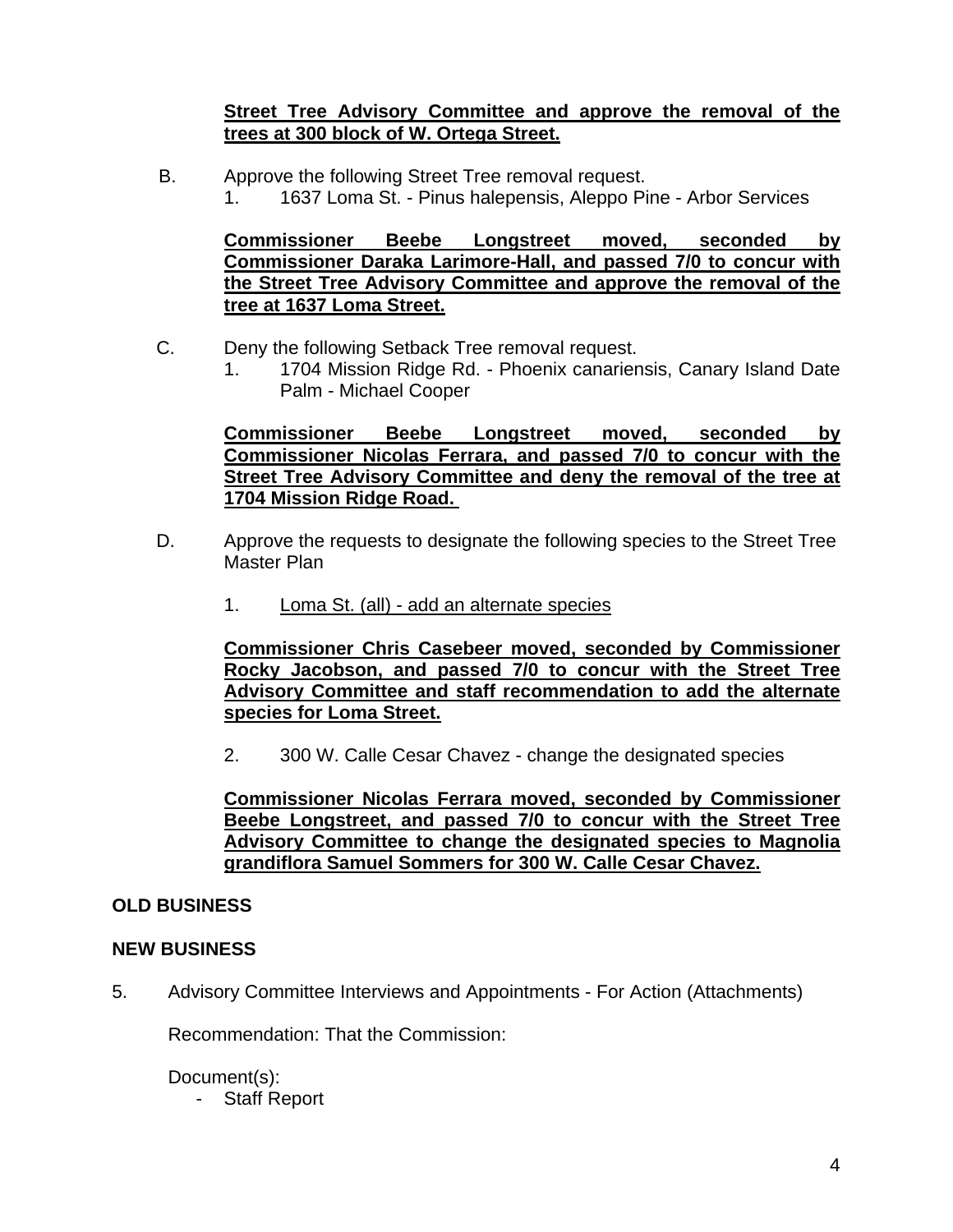Speaker(s):

- Staff: Nancy L. Rapp, Parks and Recreation Director
- A. Conduct one interview, consider the applications of three incumbent applicants, and make three appointments to the Street Tree Advisory Committee;

**Commissioner Chris Casebeer moved, seconded by Commissioner Beebe Longstreet, and passed 7/0 to re-appoint Carol Bornstein, Bob Cunningham, and Maury Treman, each representing the community at large, to the Street Tree Advisory Committee, for terms ending December 31, 2012.** 

B. Conduct five interviews, consider the application of one incumbent applicant, and make one, community at-large appointment to the Golf Advisory Committee;

Ms. Rapp advised the Commission that four of the six applicants to the Golf Advisory Committee have withdrawn their applications, leaving two applicants for consideration.

Commissioner Larimore-Hall expressed concern about the interview and appointment process for advisory committee members. He suggested the applications be expanded to include more specific questions, and that the liaisons work with staff to help develop the questions. Mr. Larimore-Hall stated it would enable the applicant to be better prepared for the interview process. He said that at this time he does not feel he has enough information to make a decision between the two at-large applicants.

# **Commissioner Chris Casebeer moved, seconded by Commissioner Rocky Jacobson, and passed 4/2 to appoint Elaine Abercrombe, representing the community at large, to the Golf Advisory Committee, for a term ending December 31, 2012.**

#### **Commissioners Burns and Ferrara were opposed. Commissioner Larimore-Hall abstained.**

- C. Consider the application of incumbent John Craig, and re-appoint him to the Golf Advisory Committee, representing the Los Paisanos Golf Club; and incumbent, Dominic Namnath, and re-appoint him to the Golf Advisory Committee representing the Santa Barbara Men's Club.
- D. Consider the application of incumbent Maureen Masson and re-appoint her to the Golf Advisory Committee, representing the Executive Women's Golf Club.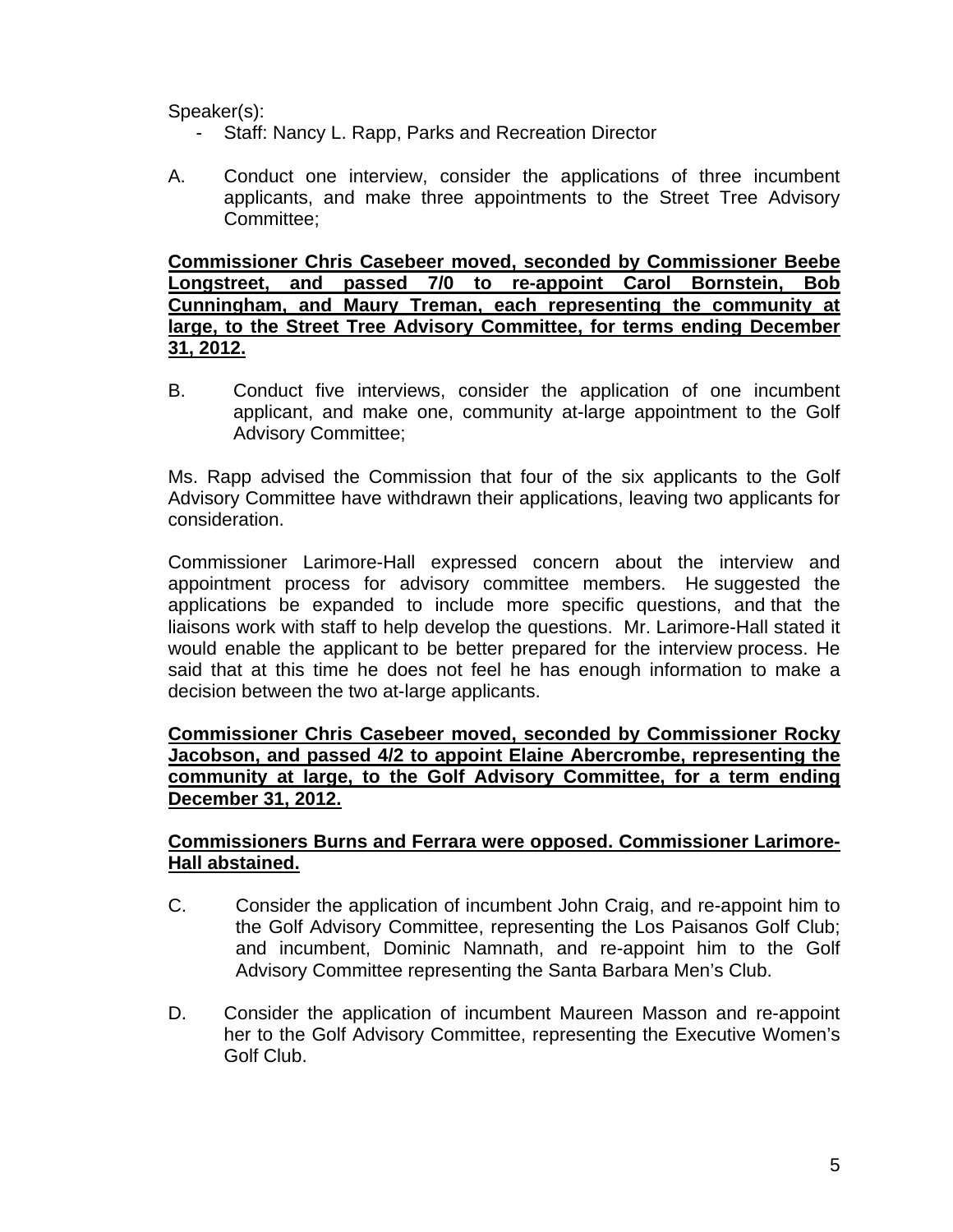**Commissioner Beebe Longstreet moved, seconded by Commissioner Daraka Larimore-Hall, and passed 7/0 to re-appoint John Craig, representing the Los Paisanos Golf Club; Maureen Masson, representing the Executive Women's Club; and Dominic Namnath, representing the Men's Club, for terms sending December 31, 2012.** 

# **ADMINISTRATIVE AND STAFF REPORTS**

6. Annual Contributions Report - Fiscal Year 2010 - For Information

Recommendation: That the Commission receive a report on the donations and grants received by the Parks and Recreation Department during Fiscal Year (FY) 2010.

Document(s):

- Staff Report

- Staff PowerPoint

Speaker(s):

- Staff: Jill E. Zachary, Assistant Parks and Recreation Director

Commissioner Larimore-Hall requested that for future reports, staff provide a chart indicating the percentage of grants received by State, Federal, and local agencies.

7. Parma Park Capital Improvement Project Update Report - For Information

Recommendation: That the Commission receive a report on the Stanwood Entrance/Equestrian Staging Area project and the post-Tea Fire restoration of Parma Park.

Document (s):

- Staff Report
	- Staff PowerPoint

Speaker(s):

- Staff: Jill E. Zachary Parks and Recreation Director; Kathy Frye, Associate Planner
- 8. Neighborhood and Outreach Services Report For Information

Recommendation: That the Commission receive a status report on the Neighborhood and Outreach Services section.

Document(s):

- Staff Report
- Staff PowerPoint